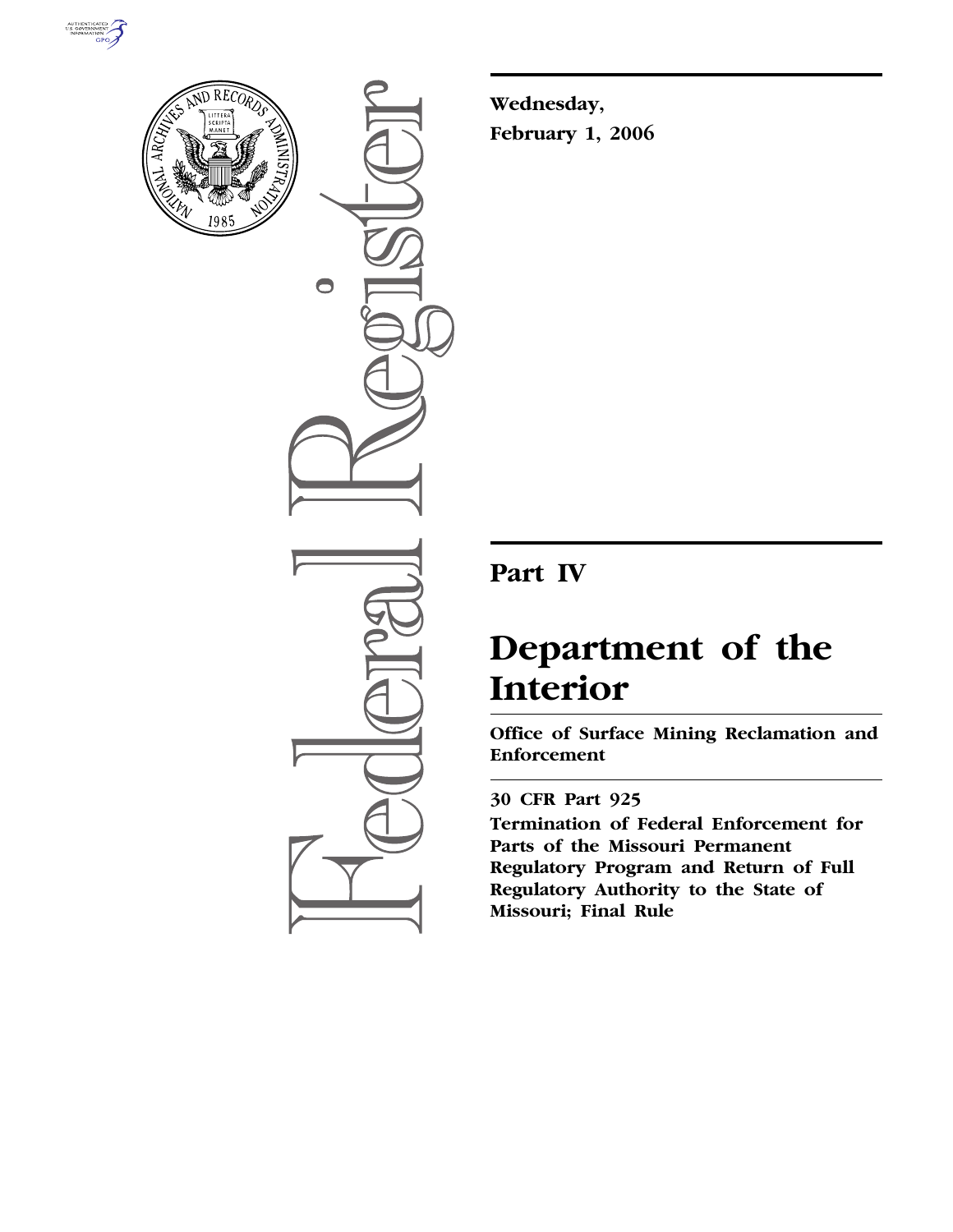#### **DEPARTMENT OF THE INTERIOR**

#### **Office of Surface Mining Reclamation and Enforcement**

#### **30 CFR Part 925**

**[Docket No. MO–738]** 

#### **Termination of Federal Enforcement for Parts of the Missouri Permanent Regulatory Program and Return of Full Regulatory Authority to the State of Missouri**

**AGENCY:** Office of Surface Mining Reclamation and Enforcement, Interior.

#### **ACTION:** Final rule.

**SUMMARY:** We, the Office of Surface Mining Reclamation and Enforcement (OSM), are announcing our decision under the Surface Mining Control and Reclamation Act of 1977 (SMCRA or the Act) to terminate direct Federal enforcement for those parts of the Missouri permanent regulatory program (Missouri program) for which we substituted Federal enforcement. We announced our decision to substitute Federal enforcement for parts of the Missouri program on August 22, 2003. On June 2, 2005, the Governor of Missouri petitioned us to consider returning to the Missouri Land Reclamation Commission (MLRC) the authority to enforce those parts of the Missouri program for which we substituted Federal enforcement. The Missouri Land Reclamation Program (MLRP), within the Missouri Department of Natural Resources (MDNR), implements and enforces the Missouri program for the MLRC. Based on the Missouri Governor's petition for return of the Missouri program and MLRP's completion of the required remedial actions, we are terminating Federal enforcement for those parts of the Missouri program for which we substituted Federal enforcement and returning full enforcement authority to Missouri. This document also removes those sections of the Federal regulations that address: Direct Federal enforcement for parts of the Missouri program; the remedial actions required of Missouri to regain full enforcement authority; and the requirements and procedures for terminating direct Federal enforcement.

**DATES:** *Effective Date:* February 1, 2006.

**FOR FURTHER INFORMATION CONTACT:**  Andrew R. Gilmore, Chief, Alton Field Division. Telephone: (618) 463–6460. Email: *IFOMAIL@osmre.gov.* 

#### **SUPPLEMENTARY INFORMATION:**

I. Background on the Missouri Program

- II. OSM's Findings on Missouri's Responses to Required Remedial Actions
- III. Summary and Disposition of Comments
- IV. OSM's Decision
- V. Procedural Determinations

#### **I. Background on the Missouri Program**

Section 503(a) of the Act permits a State to assume primacy for the regulation of surface coal mining and reclamation operations on non-Federal and non-Indian lands within its borders by demonstrating that its State program includes, among other things, ''a State law which provides for the regulation of surface coal mining and reclamation operations in accordance with the requirements of this Act . . .; and rules and regulations consistent with regulations issued by the Secretary pursuant to this Act.'' See 30 U.S.C.  $1253(a)(1)$  and  $(7)$ . On the basis of these criteria, the Secretary of the Interior conditionally approved the Missouri program on November 21, 1980. You can find background information on the Missouri program, including the Secretary's findings, the disposition of comments, and conditions of approval, in the November 21, 1980, **Federal Register** (45 FR 77017). You can also find later actions concerning the Missouri program and program amendments at 30 CFR 925.10, 925.12, 925.15, 925.16, 925.17, 925.18, and 925.19.

On June 19, 2003, MLRP notified us that the Missouri Legislature passed House Bill (HB) 6 that appropriated funds for the Missouri program. In HB 6, the Missouri Legislature did not fully fund the Missouri program for the period beginning July 1, 2003, and ending June 30, 2004. The Missouri Legislature only appropriated funds for bond forfeiture reclamation activities. The Governor of Missouri signed the appropriation bill on May 30, 2003 (Administrative Record No. MO–664).

On July 2, 2003, we met with the MLRP at the Missouri Department of Natural Resources' office in Jefferson City, Missouri (Administrative Record No. MO–664.1). During the meeting, MLRP made a presentation describing the recently approved appropriation bill. HB 6 contained a severe cut in general revenue dollars available as State matching funds for the regulatory program. MLRP advised us that the moneys that were available for the regulatory program could only be used for bond forfeiture reclamation activities. Also, MLRP advised us that the State Legislature appropriated Federal funds for the abandoned mine land reclamation (AMLR) program. In

addition, MLRP explained that as of July 18, 2003, existing regulatory program staff, with the exception of four fulltime employees, would be transferred to other programs and that MLRP would not be able to implement and maintain its inspection, enforcement, permitting, or bond release responsibilities under the currently approved Missouri program. The four full-time employees would perform the bond forfeiture reclamation activities that were authorized by the State Legislature. MLRP indicated that it would try to gain full program funding from the Missouri Legislature for its 2005 fiscal year (FY).

On July 21, 2003, the Governor of Missouri notified us that the State of Missouri was experiencing difficult budget and revenue shortfalls (Administrative Record No. MO–664.3). As a result of the revenue shortfalls, he requested assistance with permit reviews, inspection activities, and general oversight of the active coal mining operations in the State. He indicated that Missouri had adequate funding and staff available to maintain design and reclamation efforts for bond forfeiture sites, as well as sufficient funding and staff to maintain the AMLR program, including the emergency program. He also indicated that he was hopeful his request would be temporary and that he would continue to work with the Legislature in an attempt to assure adequate funding for all of Missouri's regulatory program responsibilities.

On August 4, 2003, we notified the Governor of Missouri that we were obligated, in accordance with 30 CFR 733.12(e), to substitute Federal enforcement for parts of the Missouri program. We cited Missouri's failure to fund and staff the Missouri program in several areas including inspection, enforcement, permitting, and bonding activities (Administrative Record No. MO–664.4).

In accordance with the provisions of 30 CFR 733.12(f), we announced our decision, effective August 22, 2003, to institute direct Federal enforcement for those parts of the Missouri program that were not fully funded and staffed. We suspended the authority of Missouri to enforce all portions of the Missouri program except bond forfeiture reclamation activities. We determined that MLRP had sufficient funding and staff to implement and maintain bond forfeiture reclamation activities. We did not provide additional grant funds to the MLRP for initiating new projects under the approved Missouri AMLR program under Title IV of SMCRA. We withheld further AMLR grant awards in accordance with 30 CFR 886.18(a)(3),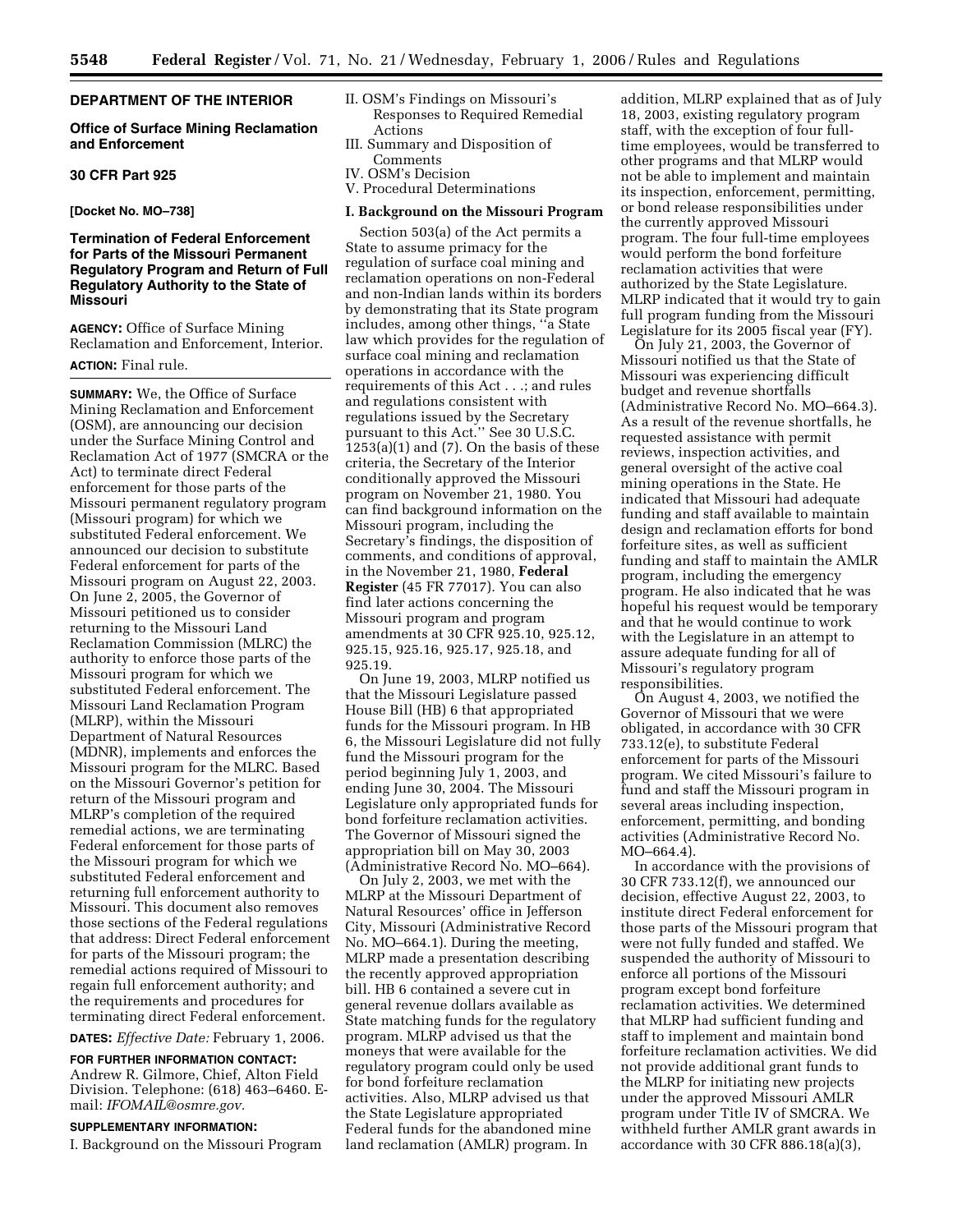which requires us to terminate AMLR grants if an agency fails to implement, enforce, or maintain any part of an approved State regulatory program. With this substitution of Federal enforcement authority, we outlined a process, including remedial actions, by which Missouri could regain full authority for its program (68 FR 50944).

On April 15, 2004, we clarified our substitution of Federal enforcement for parts of the Missouri program and made findings on the status of the Missouri program (69 FR 19927).

On May 3, 2004, MLRP notified us that the Missouri Legislature failed to fully fund the Missouri program for the period beginning July 1, 2004, and ending June 30, 2005 (Administrative Record No. MO–664.22). In the same letter, MLRP outlined its financial and organizational plans to submit a request to its division and department legislative staff to propose funding and staffing that would be needed to reassume authority of the complete active coal regulatory program beginning July 1, 2005. On May 25, 2004, we notified MLRP that based on its May 3, 2004, submittal, we would continue the current Federal substitution plan for one more year (Administrative Record No. MO– 664.24).

By letter dated May 2, 2005, MLRP notified us that the Director of the MDNR had agreed to seek full return of the regulatory program to Missouri. MLRP also requested a meeting with us to discuss the plan for the return of the program to Missouri. MLRP noted that the State budget includes the necessary funding and staffing allocations and that it plans to use remaining past coal fee funds to match the Federal regulatory grant for FY 2006 (Administrative Record No. MO–664.39).

By letter dated May 12, 2005, we advised MLRP that before Missouri can reassume full authority to implement and enforce the Missouri program, MLRP must complete the remedial measures specified in 30 CFR 925.18. In accordance with 30 CFR 925.18(c), we requested that MLRP submit a detailed description of the past coal fee funds that it proposed to use to match the Federal regulatory grant. We also requested that MLRP provide us with a Missouri Attorney General's opinion on the legality of using these funds for implementation of its permanent regulatory program (Administrative Record No. MO–664.40).

On May 26, 2005, we met with the Deputy Director of MDNR to discuss (1) funding; (2) current staff for the forfeiture program and AMLR plan; (3) cooperative agreement funding

beginning July 1, 2005, and ending on December 31, 2005, or until we approve or disapprove the return of authority to Missouri; (4) procedural matters; (5) program issues; and (6) bond forfeiture site reclamation progress (Administrative Record No. MO– 664.44).

By letter dated May 27, 2005, the Governor of Missouri petitioned us to consider returning to Missouri the authority to implement and enforce those parts of the Missouri program for which we substituted Federal enforcement (Administrative Record No. MO–664.42).

On June 28, 2005, the Director of MDNR submitted information on the funding and staffing plans that MLRP would use to assume full enforcement authority for the Missouri program as required by 30 CFR 925.18(c). The Director of MDNR also provided the Missouri Attorney General's written opinion on the legality of the funding proposal (Administrative Record No. MO–664.48).

Also on June 28, 2005, we awarded a cooperative agreement to MDNR for a period of six months to facilitate startup activities for MLRP, to hire and train staff, and to take other actions necessary to resume full regulatory program authority. This cooperative agreement was effective July 1, 2005. On September 15, 2005, MDNR received an amendment to its Title V cooperative agreement, which extended the cooperative agreement through June 30, 2006, or such time that we approve or disapprove Missouri's petition to assume full enforcement authority. We also awarded Missouri an FY 2005 AML Simplified Grant on June 28, 2005. The FY 2005 AML grant was initially funded for the period July 1, 2005, to June 30, 2006, to facilitate startup operations. No non-emergency project construction funds were included (Administrative Record No. MO–664.53A).

OSM and the State met face to face on nearly a monthly basis and held numerous conference calls between meetings to discuss actions required under the cooperative agreement. To date, Missouri inspectors are accompanying OSM on all inspections. Missouri staff is working with OSM on permitting requests, and the State and OSM are working on a plan to complete reclamation of the forfeiture sites. Missouri has made leadership and organizational changes as part of its implementation of the cooperative agreement (Administrative Record No. MO–664.63), and has met with coal mining operators to discuss these changes.

#### **II. OSM's Findings on Missouri's Responses to Required Remedial Actions**

A. In order for MLRP to demonstrate its intent and capability to fully implement and enforce the Missouri program as approved by the Secretary, we required MLRP to complete certain remedial actions, which we codified at 30 CFR 925.18(a) through (e). The Federal regulation at 30 CFR 925.19 provides that we will consider returning to Missouri the authority suspended under 30 CFR 925.17 provided that the State has accomplished all remedial actions specified under 30 CFR 925.18; and petitions us in writing to consider returning authority to the State. On May 27, 2005, we received a written petition from the Governor of Missouri requesting that we return, to the State, the enforcement authority that was suspended under 30 CFR 925.17 (Administrative Record No. MO– 664.42). We reviewed the current status of Missouri's responses to the required remedial actions at 30 CFR 925.18, and we are making the following findings:

B. *30 CFR 925.18 State Remedial Actions.* 1. 30 CFR 925.18(a)—We required MLRP to submit to us, by August 22, 2003, a list of all outstanding enforcement actions specifying the abatement date set for each cited violation. On July 22, 2003, the Missouri Attorney General's office provided us with a copy of all outstanding enforcement actions (Administrative Record No. MO–664.13). The notices of violation and cessation orders specified the abatement date set for each cited violation. On April 15, 2004, we found that MLRP had satisfied this required remedial action, and we removed paragraph (a) from 30 CFR 925.18. See 69 FR 19932, dated April 15, 2004.

2. 30 CFR 925.18(b)—In accordance with the requirements of the approved Missouri program, MLRP was to complete administrative disposition of all enforcement actions that were initiated before August 22, 2003. As applicable, MLRP was to conduct penalty assessments, hold informal conferences and hearings, collect penalties, and terminate or vacate enforcement actions. On November 25, 2003, MLRP notified us that it had completed administrative disposition of five enforcement actions that were initiated before August 22, 2003 (Administrative Record No. MO– 664.17). Additionally, on February 18, 2004, MLRP notified us that it had completed administrative disposition of the balance of its enforcement actions (Administrative Record No. MO– 664.18A). Based on the above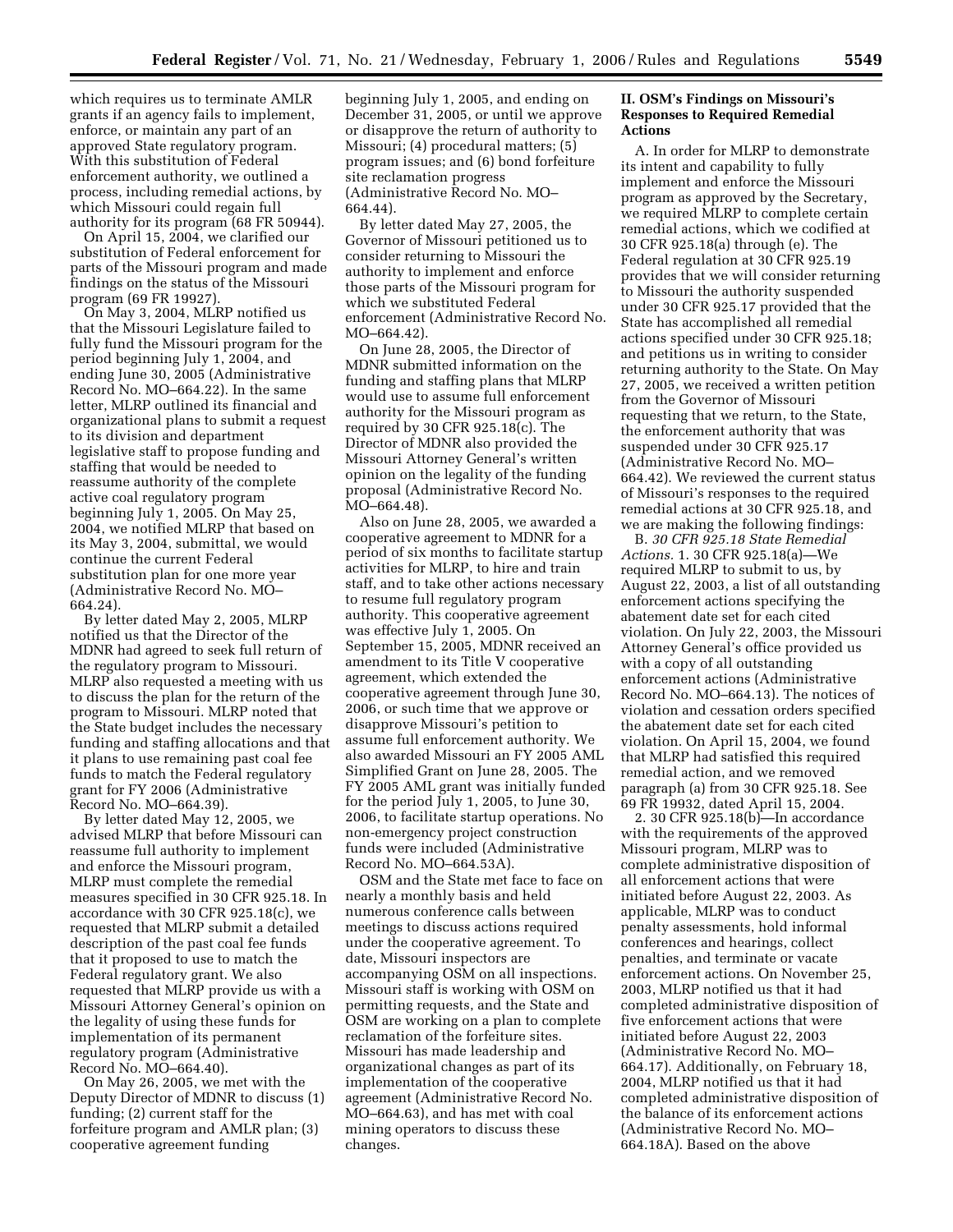discussion, we find that MLRP has satisfied this required remedial action, and we are removing 30 CFR 925.18(b).

3. 30 CFR 925.18(c)—Within 30 days of the date on which OSM has received and acknowledged an accurate description of available funding for the regulatory program, MLRP must submit to OSM a plan to reassume full authority for the Missouri program. At a minimum, the proposal must provide specific and adequate provisions that address funding, staffing, and adherence to the approved program. On June 28, 2005, the Director of MDNR submitted information on the funding and staffing plans that MLRP would use to assume full enforcement authority for the Missouri program as required by 30 CFR 925.18(c). The Director of MDNR also provided the Missouri Attorney General's written opinion on the legality of the funding proposal (Administrative Record No. MO–664.48). Based on the above discussion and upon our knowledge of the level of staffing and the various expertise necessary to fully implement a successful program, we find that MLRP has satisfied this required remedial action. Therefore, we are removing 30 CFR 925.18(c).

4. 30 CFR 925.18(d)—Starting on April 1, 2004, MLRP was to submit to us a report once a month on its progress in obtaining full funding for the Missouri program. MLRP is submitting monthly update reports on its progress in obtaining the funding and staffing needed to reassume its program (Administrative Record Nos. MO– 644.22, MO–664.23, MO–664.26— MO.664.34, MO–664.36—MO–664.45, MO–664.50, and MO–664.54). Based on these monthly submittals, we find that MLRP has satisfied this required remedial action, and we are removing 30 CFR 925.18(d).

5. 30 CFR 925.18(e)—Effective September 8, 2003, MLRP was to take all steps necessary to ensure that all records, documents, correspondence, inspector logs, etc. were made secure and to supply copies of all documents to us upon request. Beginning in July 2003, MLRP provided access to all materials that we requested (Administrative Record No. MO– 664.13). MLRP also provided us with copies of all items, such as permit review documents and bond release applications, that were pending when it lost funding for the State program. On April 15, 2004, we found that MLRP had satisfied this required remedial action, and we removed paragraph (e) from 30 CFR 925.18. See 69 FR 19932, dated April 15, 2004.

#### **III. Summary and Disposition of Comments**

#### *Public Comments*

On August 22, 2005 (70 FR 48925), we announced receipt of the Governor of Missouri's petition to consider returning to Missouri the authority to enforce those parts of the Missouri program for which we substituted Federal enforcement. In that document, we opened the public comment period and provided for a public hearing. We also published notice of the public hearing in three newspapers located within the areas of active mining operations and one newspaper located in the city of the Missouri regulatory authority. We held the public hearing on September 22, 2005. The public comment period ended on September 29, 2005. The public comment period and hearing provided interested persons an opportunity to comment on matters relevant to whether OSM should grant the Governor of Missouri's petition to reassume authority for those parts of the Missouri regulatory program currently being enforced by OSM. Three persons representing two State agencies attended the public hearing and two of them registered to speak at the hearing. We received written comments from two State agencies and the Interstate Mining Compact Commission (IMCC).

#### 1. Public Hearing Oral Comments

The first person to speak at the public hearing represented the Missouri Department of Natural Resources, Division of Environmental Quality (MDEQ) and commented that MDEQ supported OSM's action to return full enforcement authority for the Missouri program back to MLRP (MO–664.60).

The second person to speak at the public hearing represented MLRP and supported OSM's action to return full enforcement authority for the Missouri program (MO–664.60). The speaker commented on the following:

(1) The loss of funding and staffing in 2003 that prevented Missouri from operating the approved State program. Missouri and OSM entered into a cooperative agreement to fund startup of the State program in July 2005, so that Missouri could work toward assuming full responsibility for the State program. [See Section I, Background on the Missouri Program, for more information on the July 2005 cooperative agreement (Administrative Record No. MO– 664.53A)];

(2) Missouri's realization that changes in its operation are appropriate. The new program will have a much smaller and different staff. It will be one set of staff that will work on coal, bond

forfeiture, and abandoned mine land reclamation activities;

(3) The intent to change the Missouri regulations to phase out the regulatory process known as the bond pool and to convert to full cost bonding;

(4) The need to reclaim abandoned mine lands for future generations; and

(5) Missouri looking forward to once again implementing the full regulatory and reclamation programs.

#### 2. Written Comments

By letters dated September 15, 2005, the Executive Director of IMCC and the Chairman of MLRC, commented that they strongly endorse and support the petition submitted by Governor Blunt to allow Missouri to reassume authority for those parts of the Missouri regulatory program that have recently been enforced by OSM. The IMCC and MLRC believe that Missouri has demonstrated its intent and capability to reassume full authority to implement and enforce its regulatory program (Administrative Record Nos. MO–664.56 and MO– 664.57).

By letter dated September 19, 2005, the Director of MDEQ also commented that the MDEQ strongly endorses and supports the petition submitted by Governor Blunt to allow Missouri to reassume authority for those parts of the Missouri regulatory program that have recently been enforced by OSM. The MDEQ also believes that Missouri has demonstrated its intent and capability to reassume full authority to implement and enforce its regulatory program (Administrative Record No. MO– 664.58).

#### 3. Response to All Commenters

We agree that OSM should approve Governor Blunt's petition to allow Missouri to reassume authority for the State program. See Section IV, OSM's Decision.

#### **IV. OSM's Decision**

After a review of all available information on Missouri's actions to seek return of the Missouri program, we found that Missouri has demonstrated that it has the resources, capability, policy, procedures, and commitment necessary to assure proper implementation of the program. Therefore, we are approving the Governor of Missouri's petition to return full regulatory authority to MLRP for implementation and enforcement of the Missouri program, and we are terminating Federal enforcement of the Missouri program. This finding and decision are based on the following:

1. The Governor of Missouri submitted a petition to consider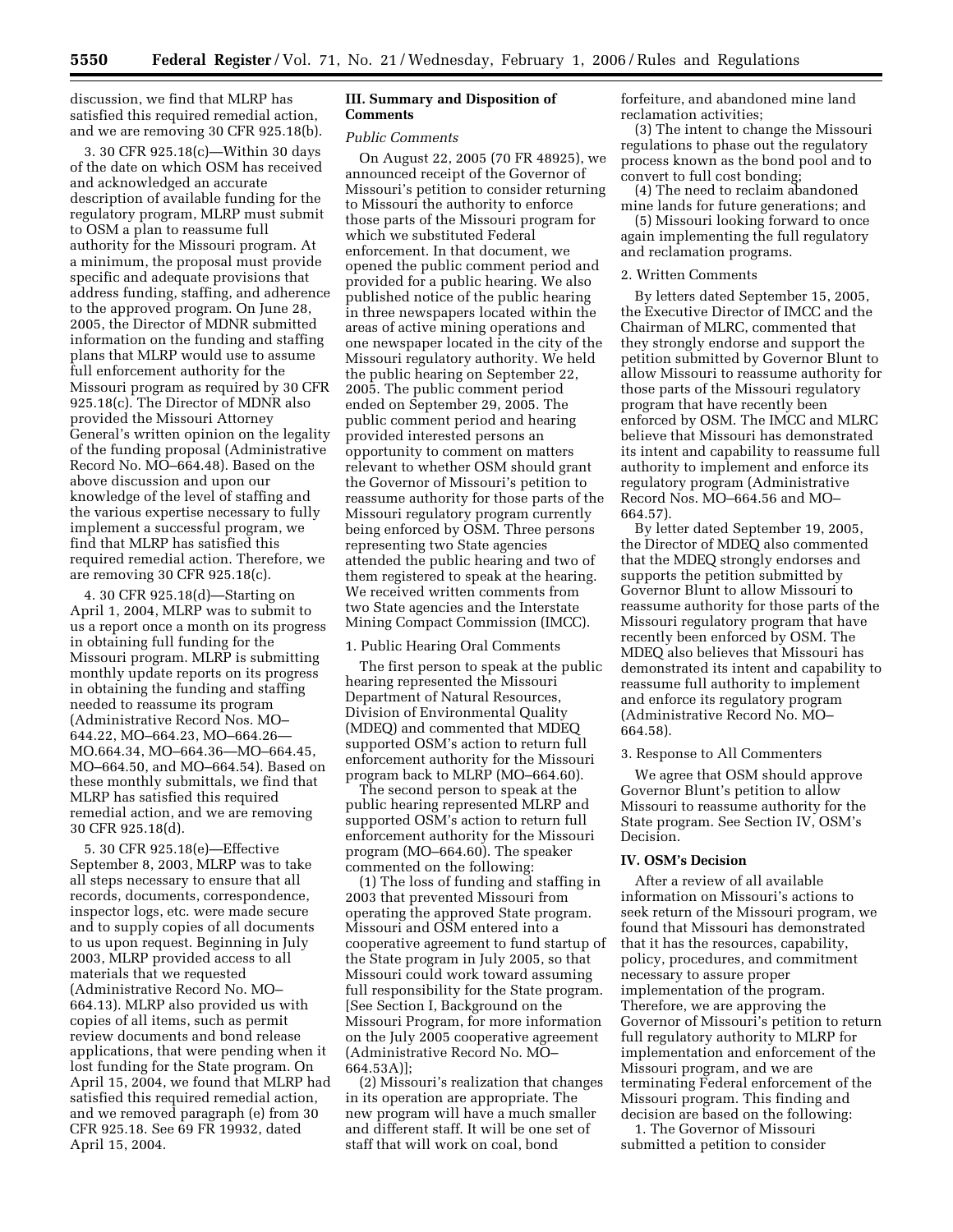returning authority to the State and signed legislation that appropriated the necessary funds for MLRP to implement and enforce the Missouri program.

2. MLRP provided a satisfactory source of funding for implementation and enforcement of the Missouri program.

3. MLRP provided us a staffing plan and has made good progress in hiring and training staff to implement and enforce the Missouri program.

4. Our staff has worked with the Missouri staff and management during the period beginning on July 1, 2005, and our observations and review of assignments made to Missouri indicate both staff and management are ready to assume full enforcement responsibilities.

5. MLRP accomplished to our satisfaction all required remedial actions at 30 CFR 925.18.

To implement this decision, we are amending the Federal regulations at 30 CFR part 925, which codify decisions concerning the Missouri program. We find that good cause exists under 5 U.S.C. 553(d)(3) to make this final rule effective February 1, 2006. Section 503(a)(3) of SMCRA requires that a State's program demonstrate that the State regulatory authority has sufficient administrative and technical personnel and sufficient funding to enable the State to regulate surface coal mining and reclamation operations in accordance with the requirements of SMCRA. Missouri is now in compliance with the requirements of section 503(a)(3).

#### **V. Procedural Determinations**

#### *Executive Order 12630—Takings*

This rule does not have takings implications. This determination is based upon the nature of the action being taken.

#### *Executive Order 12866—Regulatory Planning and Review*

This rule is exempted from review by the Office of Management and Budget (OMB) under Executive Order 12866.

#### *Executive Order 12988—Civil Justice Reform*

The Department of the Interior has conducted the reviews required by section 3 of Executive Order 12988 and has determined that this rule meets the applicable standards of subsections (a) and (b) of that section. Under sections 503 and 505 of SMCRA (30 U.S.C. 1253 and 1255) and the Federal regulations at 30 CFR 730.11, 732.15, and 732.17(h)(10), decisions on State regulatory programs must be based solely on a determination of whether the

program is consistent with SMCRA and its implementing Federal regulations and whether the other requirements of 30 CFR parts 730, 731, and 732 have been met.

#### *Executive Order 13132—Federalism*

This rule does not have Federalism implications. SMCRA delineates the roles of the Federal and State governments with regard to the regulation of surface coal mining and reclamation operations. One of the purposes of SMCRA is to ''establish a nationwide program to protect society and the environment from the adverse effects of surface coal mining operations." Section  $503(a)(1)$  of SMCRA requires that State laws regulating surface coal mining and reclamation operations be ''in accordance with'' the requirements of SMCRA, and section 503(a)(7) requires that State programs contain rules and regulations ''consistent with'' regulations issued by the Secretary pursuant to SMCRA.

#### *Executive Order 13175—Consultation and Coordination With Indian Tribal Governments*

In accordance with Executive Order 13175, we have evaluated the potential effects of this rule on Federallyrecognized Indian tribes and have determined that the rule does not have substantial direct effects on one or more Indian tribes, on the relationship between the Federal Government and Indian tribes, or on the distribution of power and responsibilities between the Federal Government and Indian tribes. This determination is based on the fact that there are no Federally-recognized Indian tribes in the State of Missouri and that the Missouri program does not regulate coal exploration and surface coal mining and reclamation operations on Indian lands. Therefore, the Missouri program has no effect on Federallyrecognized Indian tribes.

#### *Executive Order 13211—Regulations That Significantly Affect The Supply, Distribution, or Use of Energy*

On May 18, 2001, the President issued Executive Order 13211 which requires agencies to prepare a Statement of Energy Effects for a rule that is (1) considered significant under Executive Order 12866, and (2) likely to have a significant adverse effect on the supply, distribution, or use of energy. Because this rule is exempt from review under Executive Order 12866 and is not expected to have a significant adverse effect on the supply, distribution, or use of energy, a Statement of Energy Effects is not required.

#### *National Environmental Policy Act*

This rule does not require an environmental impact statement because section 702(d) of SMCRA (30 U.S.C. 1292(d)) provides that agency decisions on State regulatory programs do not constitute major Federal actions within the meaning of section 102(2)(C) of the National Environmental Policy Act (42 U.S.C. 4332(2)(C)).

#### *Paperwork Reduction Act*

This rule does not contain information collection requirements that require approval by OMB under the Paperwork Reduction Act (44 U.S.C. 3507 *et seq.*).

#### *Regulatory Flexibility Act*

The Department of the Interior certifies that the return of regulatory authority to the State of Missouri for those portions of the Missouri permanent regulatory program for which we are currently substituting Federal enforcement will not have a significant economic impact on a substantial number of small entities under the Regulatory Flexibility Act (5 U.S.C. 601 *et seq.*). The rule is not expected to result in additional costs to the regulated industry.

#### *Small Business Regulatory Enforcement Fairness Act*

This rule is not a major rule under 5 U.S.C. 804(2), the Small Business Regulatory Enforcement Fairness Act. This rule: (a) Does not have an annual effect on the economy of \$100 million; (b) Will not cause a major increase in costs or prices for consumers, individual industries, Federal, State, or local government agencies, or geographic regions; and (c) Does not have significant adverse effects on competition, employment, investment, productivity, innovation, or the ability of U.S.-based enterprises to compete with foreign-based enterprises. This determination is based upon the fact that the rule is not expected to result in additional costs to the regulated industry.

#### *Unfunded Mandates*

The return of regulatory authority to the State of Missouri for those portions of the Missouri permanent regulatory program for which we are currently substituting Federal enforcement will not impose an unfunded mandate on State, local, or tribal governments or the private sector of \$100 million or more in any given year. This determination is based upon the nature of the action being taken.